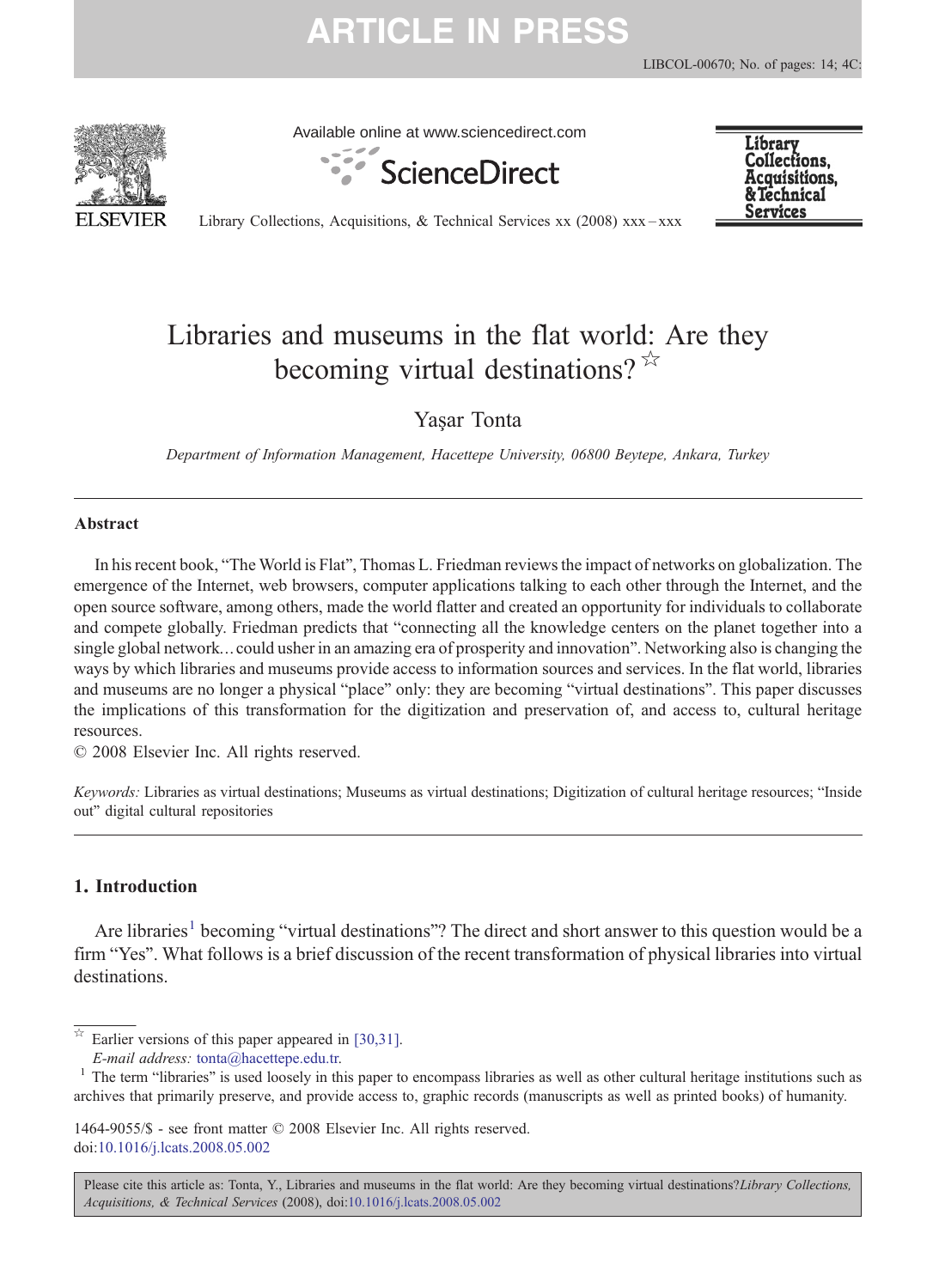#### 2 Y. Tonta / Library Collections, Acquisitions, & Technical Services xx (2008) xxx–xxx

As is well known, collection management policies of libraries were mainly shaped by in-house use of materials in the past. Users were primarily limited to those who can physically travel to the library building. They would come to the library, consult the card catalog, and, if available, get access to the books they wanted. Online catalogs replaced card catalogs in 1980s. They became available for remote searching through telnet and, later, through the World Wide Web. In 1990s, users were no longer required to travel to the library building to consult the catalog. This was the first sign of libraries becoming virtual destinations.

Later, electronic journals (e-journals) and electronic books (e-books) became available through publishers' or aggregators' web sites. Libraries provided remote access to the full-texts of journal articles and books by licensing them from publishers and aggregators. The emergence of e-journals and the initiatives of Open Access and Google Book Search have further accelerated the process of transformation from physical libraries to virtual libraries. While a library of the past used to provide access to its information resources through a stand-alone user interface, a virtual library opened its catalog to the users of other libraries by means of Z39.50 meta-search engines that recognize common resource description standards. Access to the full-texts of those resources by remote users continued to be an issue.

Library users on the other hand demanded libraries to provide services similar to those of Amazon and Google ("Amazoogle") [\[6\]](#page-12-0). Libraries began to move not only the descriptions but also the full-texts of their collections to the Web and share them with users of other institutions via the Metadata Harvesting Protocol of the Open Archives Initiative (OAI-MHP) and the OpenURL standard. Moreover, they opened their collections to the spiders of commercial search engines such as Google so that information sources owned by libraries can be discovered and used by more people including their own users. Such initiatives as OCLC's Open WorldCat Libraries, Google Scholar, Google Book Search and Yahoo! Subscriptions are increasingly transforming libraries into virtual destinations.

#### 2. Where's the library?

It can be argued that that just because some information sources are accessible through the Internet does not make libraries virtual destinations. The physical library still performs important functions as a place to gather, to learn, and to get free access to the Internet. Metaphors such as "Library is the heart/brain of the university" emphasize the physical library as a "place". The late American author and historian Shelby Foote defined the university "as a bunch of buildings gathered around the library". Although each campus may have a university library building at its center, it is getting more difficult to identify where exactly the library is on campus. Kohl  $[15]$  suggests that the library can no longer be characterized by its building only: the contents and services offered by the library are more important. Yet, the contents of a library (e.g., ejournals, e-books, and open access government publications) are increasingly becoming available outside the library building. Users can get networked access to those sources from publishers' web sites. Kohl [\[15\]](#page-12-0) emphasizes the fact that this transformation is not limited with the collections: functions such as reference services and user training are being redefined outside the "library-as-a-place" metaphor.

Even though the emphasis on library buildings may still be dominant across campuses, such metaphors do not change the fact that libraries are increasingly becoming virtual destinations. For example, statistics gathered by the Association of Research Libraries (ARL) from 123 large university libraries in the United States clearly show this trend. Member libraries experienced a 16% decrease in the number of borrowed books in recent years, 29% decrease in reference questions, and 49% decrease in in-library use of materials [\[18\]](#page-12-0), p. 10). While the University of California Libraries loaned more than 6 million books in the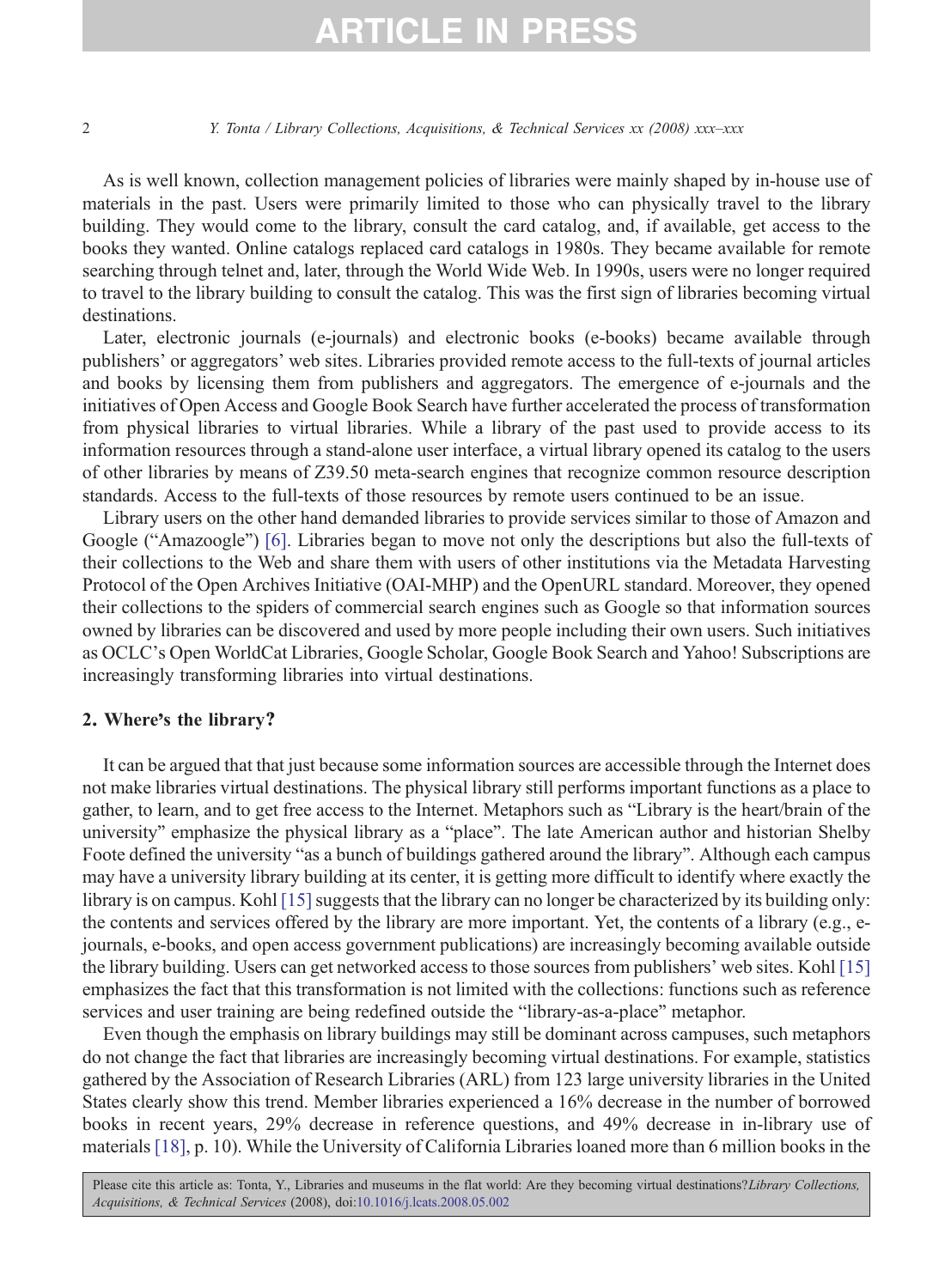$2000-2001$  academic year, this figure was almost halved in the following 4 years.<sup>2</sup> Similar trends have been observed in the university libraries worldwide.

Decreases in numbers of users physically visiting libraries, asking face-to-face reference questions, or attending user training sessions should not be interpreted to mean that the overall use of library collections has also decreased correspondingly. On the contrary, the overall use has increased tremendously since library collections became, at least in part, accessible through the Web. Users were no longer required to make a visit to the library to make use of collections and services. They viewed and downloaded more articles and books simply by visiting the library from afar as a virtual destination using their desktops, laptops or even mobile phones through wired/wireless connections.

Libraries seeing this trend as an opportunity have increased the number of licensed databases, e-journal and e-book packages that are available for remote use. Similarly, they developed electronic document delivery, electronic reference and electronic reserve services for remote users. Members of ARL spend, on the average, one third of their acquisition budgets for electronic information sources. Some spend even more (e.g., more than 50%). Some 270 million dollars were expended by 100 ARL members to provide online access to electronic journals in the 2003–2004 academic year ([\[17\],](#page-12-0) p. 20).

#### 3. The rise of the library as a virtual "place"

Some librarians may be worried that users visit libraries less frequently. Yet, there is no reason to believe that users who are able to get networked access to information sources and services would complain much about that. It is probably not very realistic to think that users would complain about libraries being virtual destinations, especially if they can get access to collections and services on a 7/24 basis. On the contrary, they get "instant satisfaction". As is the case in the online banking industry, it is much cheaper to use information sources and services remotely than in-house, face-to-face use in the library. Limited resources of libraries do not get bogged down. Think about the queues in front of reference desks, online catalog terminals, and so on. Furthermore, instant satisfaction comes from users' being able to renew their books borrowed from the library through their mobile phones or to conduct online searches on library databases and to download, say, their favorite music on to their Blackberries for instant playing. In short, these developments should not necessarily be interpreted as something to worry about.

Perhaps one might think that it is neither appropriate nor fair to compare libraries as non-profit institutions with commercial banks. As we emphasized at the beginning, library as a place performs crucial societal functions. The transformation of libraries into virtual destinations does not lessen their value to the society, though, just as banks providing round the clock access to customers' accounts and banking services do not get less good treatment. Users would value libraries even more if sources and services being accessed remotely are as good as those provided in-house, especially during off hours. The traditional "one source-one user" approach is not valid for networked access to library resources: more than one user can get access to the same e-journal article simultaneously at any given time and download it.

The availability of remote access decreases the number of users physically visiting libraries and the number of reference questions [\[5\]](#page-12-0). Users who do not physically visit libraries are now on the network, of course. Libraries are therefore in the process of transferring some of their services to the web environment (e.g., digital reference services) so that users can use online reserve collections, ask reference questions via electronic mail, take a virtual tour of the library facilities and collections, and review tutorials in their

<sup>2</sup> See University of California Library Statistics. <http://www.slp.ucop.edu/stats/>.

Please cite this article as: Tonta, Y., Libraries and museums in the flat world: Are they becoming virtual destinations?*Library Collections*, Acquisitions, & Technical Services (2008), doi:[10.1016/j.lcats.2008.05.002](http://dx.doi.org/10.1016/j.lcats.2008.05.002)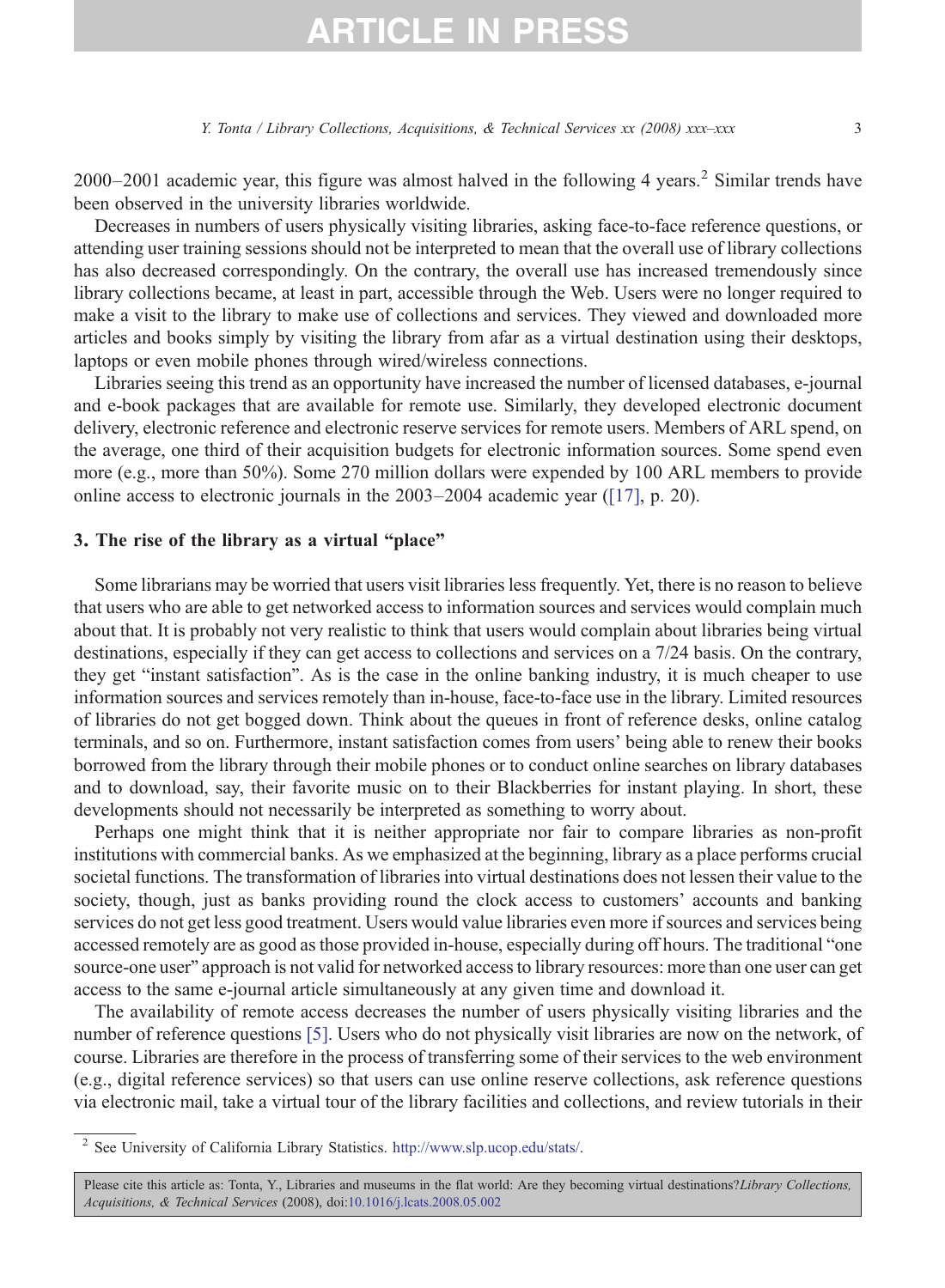own pace from their homes, dorms or labs without putting up with lines. Instead of worrying about libraries becoming virtual destinations, librarians should strive to transfer their sources and services into the network environment as much as possible. "Our users expect simplicity and immediate reward and Amazon, Google, and iTunes are the standards against which we [libraries] are judged. Our current systems pale beside them" [\(\[32\]](#page-13-0), p. 7).

As emphasized in a recent report prepared for the Library of Congress, "[t]oday's research library… reflects only a small portion of the expanding universe of scholarly information. The library is not the first or only stop for many information seekers. Search engines are the favorite place to begin a search …" [\(\[3\]](#page-12-0), p. 26). Through search engines such as Google or Yahoo!, users can conveniently get access to several online sources and services provided by institutions other than libraries. If satisfied, they may not even want to visit the library web sites as virtual destinations any more, let alone visit the physical library buildings. Developments in the process of transformation of libraries and museums into virtual destinations are discussed in more detail below.

#### 4. Libraries in the flat world

Thomas L. Friedman, a New York Times columnist, published a book last year with the catchy title of The World is Flat: A Brief History of the Globalized World in the Twenty-First Century [\[11\].](#page-12-0) In his book Friedman discusses convincingly how fiber optic cables, networks, satellites and the Internet flattened the world and made it possible for people as well as companies from different continents to communicate, cooperate and compete globally. What he means by "flattening of the world" is as follows: "…we are now connecting all the knowledge centers on the planet together into a single global network, which  $-$  if politics and terrorism do not get in the way – could usher in an amazing era of prosperity and innovation"  $([11], p.8).$  $([11], p.8).$  $([11], p.8).$ 

Friedman reviews the impact of 10 "flatteners" that gave way to globalization. The most important flatteners were the outcome of recent developments in the information world. The first flattener was the availability of Microsoft Windows operating system for personal computers which offered a universal graphical user interface "to look at the world through". The second one was the development of the web browser Netscape Navigator in 1995 that made the world flatter, enabling users to view web pages no matter where the page is located. The third one was the development of the workflow software and standards that enabled different applications running on different computers to talk to one another. These three flatteners together made it possible for individuals and groups to make use of the remaining seven flatteners (open sourcing, outsourcing, offshoring, supply-chaining, insourcing, informing, and the "steroids") ([\[11\]](#page-12-0), p.  $48-172$ ).<sup>3</sup>

As Friedman emphasizes, such flatteners as the World Wide Web, Netscape Navigator and the open (free) source software enable users to get networked access to information centers on a global scale and share information sources regardless of where they are located. In other words, the "death of distance" in the flat world also facilitates the transformation of libraries into virtual destinations. For instance, users looking for Friedman's book in the University of California Libraries union catalog Melvyl (melvyl.cdlib. org) discover that, in addition to 13 printed copies and CD's of the book available in different campus

<sup>&</sup>lt;sup>3</sup> We do not aim to discuss the impact of all flatteners or summarize Friedman's book, which is a thought-provoking reading. The book provides an opportunity to review the recent developments from Friedman's liberal viewpoint and to reflect on their impact on the information world.

Please cite this article as: Tonta, Y., Libraries and museums in the flat world: Are they becoming virtual destinations?*Library Collections*, Acquisitions, & Technical Services (2008), doi:[10.1016/j.lcats.2008.05.002](http://dx.doi.org/10.1016/j.lcats.2008.05.002)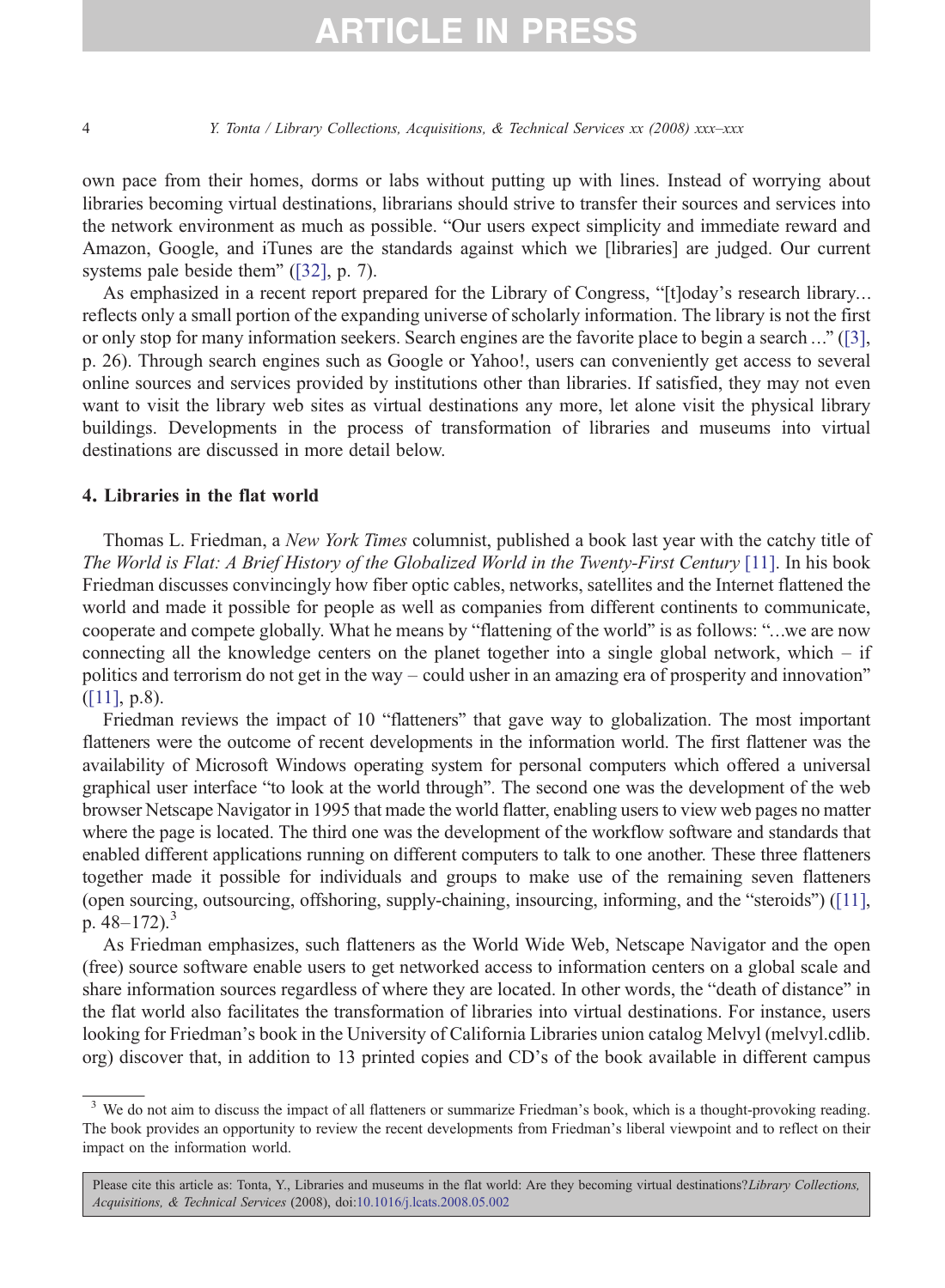libraries scattered all over the State of California, the full-text of Friedman's book is available online. Even though libraries own printed copies of the book to borrow, University of California Libraries suddenly become a virtual destination for many users entitled to download the full-text of Friedman's book remotely through the network. Those users do not have to visit the campus libraries for Friedman's book any more. Nor do they have to deal with renewing or returning the book.

On the other hand, the distance is not dead, at least not yet, for users who cannot get access to the fulltext of Friedman's book through their library web sites. Libraries not offering online access to the book in question are not virtual destinations yet from the users' point of view. Yet, library catalogs should provide information about Friedman's book even if it is not owned locally. For instance, rather than the library catalog reporting back to the user that the book is not in the local collection, its bibliographic information can easily be obtained from Amazon or Google, thereby giving the user a chance to order it. Better, the library catalog might offer several options to the user ("we don't have it yet but we can buy its electronic copy immediately for you from online book stores, if available,"; "we can order its printed copy for you"; "we can get it for you via interlibrary loan"; "we don't have the book yet but here are some reviews, the full-texts of which can be accessed from our e-journal collection"). Online catalogs providing such useful help to their users are scarce.

Most libraries do not currently act on the basis of the requirements of the "flat world". Rather than informing the user of the availability of several choices by simply consulting networked sources automatically, library catalogs simply report back to the user "zero result". On the other hand, Amazon provides detailed information about the book in question ranging from the book's table of contents to searching "Inside the Book" (and reading a certain part of it online), from reviews by the users who bought the book earlier to a concordance and text statistics. Should the user decide to buy the online copy of the book, s/he can immediately download the full-text and start reading. Similarly, users searching for Friedman's book on Google can get access to several articles and reviews about the book including those published in the New York Times, New York Review of Books and Wired, publisher's (Farrar, Straus and Giroux) introduction, a Wikipedia article, author's web site and information about author's other books. Users can even view the video of an interview with the author from the NTVMSNBC television's web site [\[29\]](#page-13-0).

#### 5. Amazoogle

Amazon is the largest online bookseller of the world. Google search engine answers some one billion queries every day. Google and Amazon are among the most frequently visited virtual destinations. Compared with the detailed information about books that these two virtual destinations offer, library catalogs provide next to nothing. Very few library catalogs submit unsuccessful searches automatically to Amazon or Google to inform users [\[6\]](#page-12-0). If libraries fail to offer as much information about books and other materials as Amazon, users may no longer consider libraries as virtual destinations. As library catalogs produce "zero results" with no alternative choices, users may give up visiting library web sites forever, making them obsolete.

Libraries have to work hard to "deserve" being virtual destinations. Most libraries in the past operated on the basis of "take it, or leave it" approach. Users had to visit the library building in order to get access to sources and services because there was no other alternative. Things have changed quite dramatically, though, with the emergence of the World Wide Web and the availability of a wide variety of information sources through the Internet. Libraries are now challenged by other information providers that offer round the clock networked information services. Libraries are no longer the only choice in the flat world. They are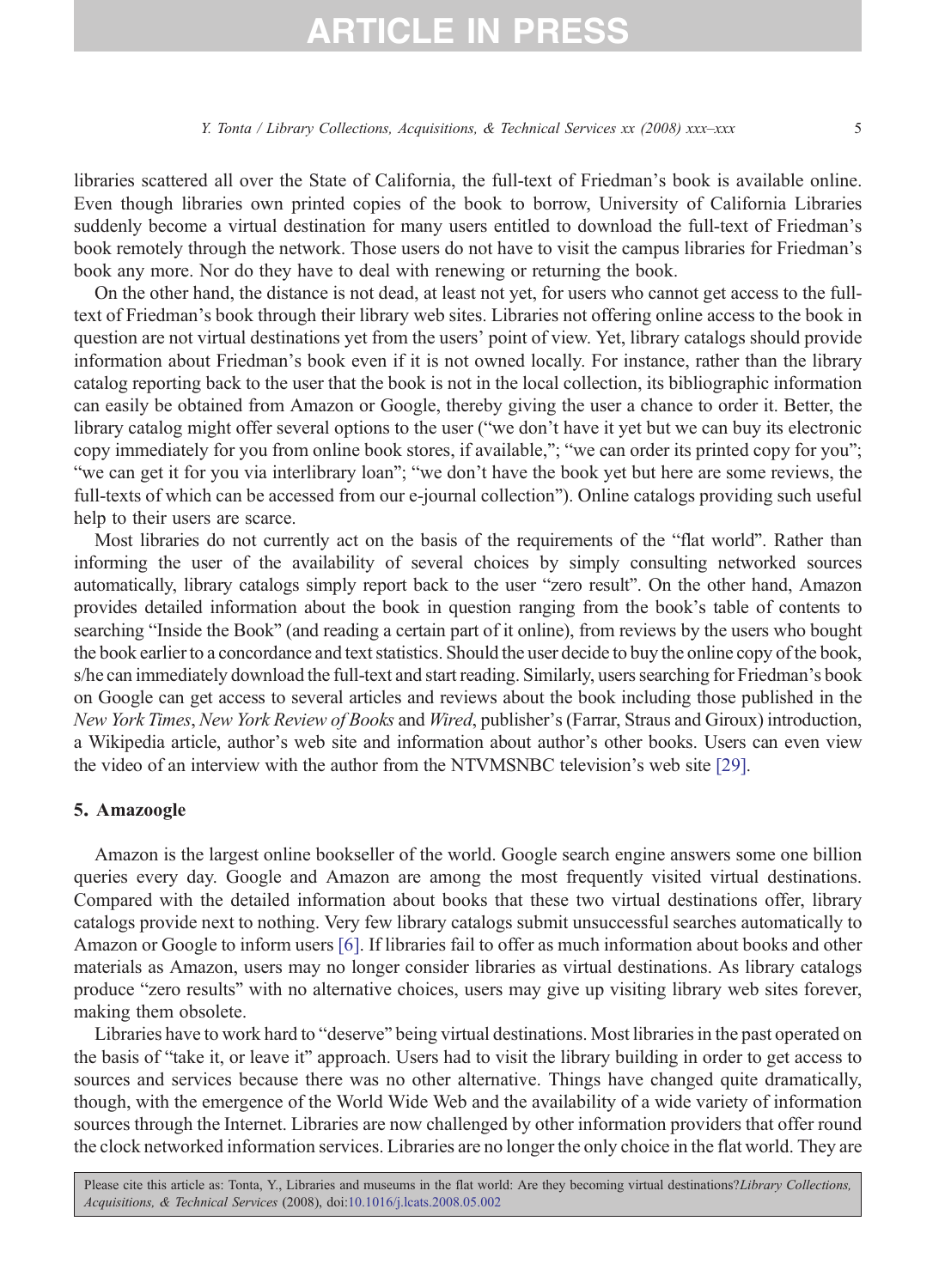#### 6 Y. Tonta / Library Collections, Acquisitions, & Technical Services xx (2008) xxx–xxx

challenged by many non-profit as well as commercial entities providing web-based information services. Library catalogs therefore need to be revamped in the new resource discovery environment [\[8\].](#page-12-0) Otherwise, users can easily "take their business elsewhere" and switch to competitor's services. Calhoun [\(\[3\],](#page-12-0) p. 19) makes a number of suggestions to improve the users' experience with library catalogs. Among them are:

- Enrich the catalog with services and data;
- Federate discovery and delivery of books, journals, and journal articles;
- Link the user to full-text whenever possible;
- For items that cannot be delivered instantly, offer a range of unmediated, quick delivery options;
- Push library metadata and links out to course Web pages and portals;
- Take advantage of e-commerce functions to serve non-members of the library community.

Dempsey [\[6\]](#page-12-0) calls this era as the "Amazoogle" age and emphasizes that libraries should provide networked access to information sources and services as much as Amazon or Google does. The Amazoogle approach provides both centralization and distribution from the users' point of view. For example, users can perform a single search on the Open WorldCat catalog, developed by OCLC in cooperation with Google, and locate which OCLC member libraries throughout the world own the requested source(s). The prerequisite for this is that libraries need to move their records to the Open WorldCat catalog so that their metadata will be exposed to major search engines. The Google and Yahoo! search engines also list the records of OCLC member libraries through what is called the "Find in a Library" feature. Therefore, one way to make millions of Google and Yahoo! users aware of what your library can offer is to add your records to OCLC's Open WorldCat catalog.

On the other hand, the Amazoogle approach requires not only metadata but also the full-texts of information sources to be available through the World Wide Web. The OAI-PMH<sup>4</sup> compatible metadata of libraries can be harvested by the crawlers of search engines such as Google Scholar or OAIster, and the full-texts of those sources can be accessed via the OpenURL<sup>5</sup> standard. Currently, more than 100 libraries opened their collections and databases to the crawlers of Google Scholar (scholar.google.com), thereby opening their resources to potentially a much wider user group [\[29\]](#page-13-0). Similarly, Google's Book Search (books.google.com), developed in cooperation with publishers as well as some large US libraries, offers full-text search on books.

It is exciting to think of all the knowledge centers in the world connected to the Internet, as Friedman emphasized. Yet, apart from some innovative applications, not all libraries are connected into, nor are their contents accessible through, a global network. Moreover, various services offered by libraries also need to be accessible through the network. With reference to Friedman's "flat world", Dempsey [\[7\]](#page-12-0) describes the transfer of library resources and services to the World Wide Web as "flattening the library and turning it inside out".

### 6. Inside out Library

Lorcan Dempsey coined the term "inside out library". What he means by "turning libraries inside out" is that "the library needs to be where the user is – on the network" [\[7\]](#page-12-0). He points out that the network has

<sup>&</sup>lt;sup>4</sup> For the definition of the Protocol for Metadata Harvesting of Open Archives Initiative, see [\[24\]](#page-13-0).<br><sup>5</sup> For the OpenURL standard, see [\[23\]](#page-13-0) for more information on OpenURL and its applications, see [\[33,1\]](#page-13-0).

Please cite this article as: Tonta, Y., Libraries and museums in the flat world: Are they becoming virtual destinations?*Library Collections*, Acquisitions, & Technical Services (2008), doi:[10.1016/j.lcats.2008.05.002](http://dx.doi.org/10.1016/j.lcats.2008.05.002)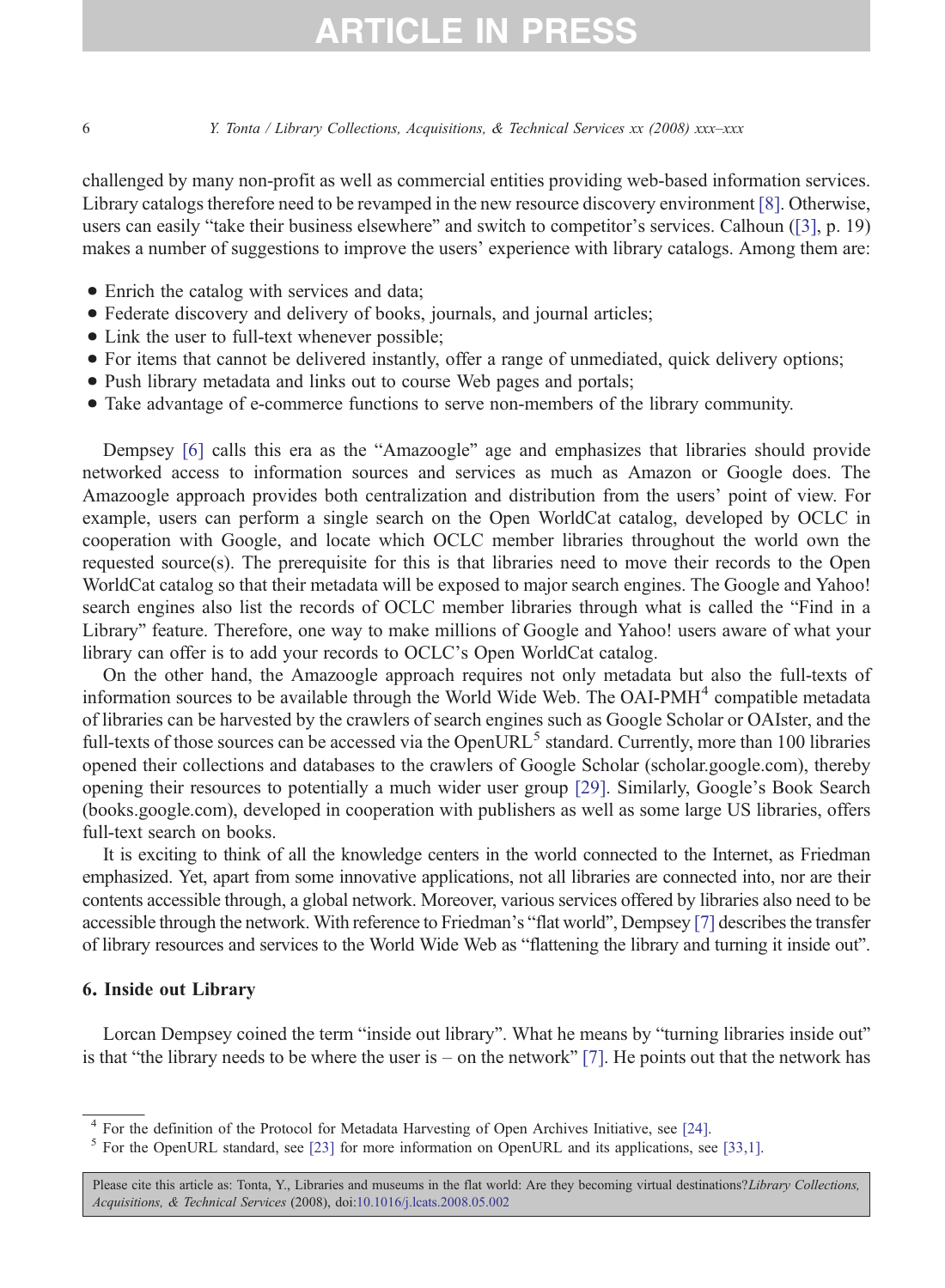Y. Tonta / Library Collections, Acquisitions, & Technical Services xx (2008) xxx–xxx 7

changed the information seeking and learning behaviors of users [\[9\].](#page-12-0) In the flat world users consult the network first when they do research. Dempsey maintains that the impact of networking technology on research and learning will be more profound than its impact on library systems and services. As users are increasingly on the network, libraries should develop networked services to support users' workflows<sup>6</sup> and integrate contents and services to users' network environment. To do that, libraries should take what is available "inside" the library buildings (resource environment, including related services) "out" to where the users are -the network (user environments). The resource environment includes, among others, library catalogs, abstract and index databases, digitized collections, full-texts of licensed information sources, institutional archives, virtual reference, electronic reserve and electronic document delivery services. The

user environments also include a wide variety of resources: personal collections, personal digital assistants (PDAs), learning management systems, campus portals, course materials, textbooks, lab books, reading lists, and so on [\[7\]](#page-12-0). Users need library resources and services in their daily workflows to complete a number of tasks ranging from preparing reading lists and creating personal collections to getting access to the fulltexts of resources and asking reference questions. The traditional approach to satisfy users' needs was to have the user come to the library whereas the approach preferred in the flat world is to have the library to become an integral part of the users' environments on the network to support their workflows. This is exactly what "inside out library" is all about.

It is certainly not easy to materialize the "inside out library". For a successful "flattening", the library has to be effective system-wide by consolidating data, services and innovations in an organization. The library should be able to work with different platforms in each user envrionment and combine these platforms effectively. User platforms range from sophisticated computer/mobile phone hardware/software (e.g., PDAs or Blackberries) to learning management systems (e.g., WebCT, Blackboard) or personal reference managers (e.g., EndNote) that run on this hardware and infrastructure. The value of libraries will be measured by how effectively they become part of users' workflows [\[7\]](#page-12-0).

Libraries as virtual destinations can be regarded as a crucial component of the "inside out library" concept. The existing model of each library creating its own "vertical silos" cannot be sustained. In order for libraries to transform themselves into virtual destinations, they need to "overcome fragmentation caused by vertical silos" [\[6\]](#page-12-0). This fragmentation can be overcome by developing deep cooperation not only between the library and the organization in which it operates but also between other organizations and third-party information providers.

Libraries as virtual destinations need to be "one stop shops", not "one shop stops". For this, they need to enrich their network accessible resources and services and create OAI-PMH compatible metadata that can be harvested by the crawlers of search engines such as Google Scholar or OAIster. They should offer access not only to their own sources and services but also function as a gateway to get access to licensed databases, third-party information services, and electronic document delivery services. The existing rather slow processing workflow of library materials should be changed from "'Acquire-Catalog-Put on Shelf' to 'Acquire-Put on Shelf with existing metadata-Begin ongoing metadata enhancement process through automated query of metadata sources'" ([\[32\],](#page-13-0) p. 26). Users would then be hooked to the library web sites as virtual destinations rather than shying away to competitive services. Libraries that cannot function as efficient as competition are likely to be bypassed and ignored in the flat world.

<sup>&</sup>lt;sup>6</sup> In addition to user "workflow", Dempsey [\[7\]](#page-12-0) mentions user "learnflow", "commuteflow", "lifeflow", and "research flow", each of which requires users to get access to information sources and services.

Please cite this article as: Tonta, Y., Libraries and museums in the flat world: Are they becoming virtual destinations?*Library Collections*, Acquisitions, & Technical Services (2008), doi:[10.1016/j.lcats.2008.05.002](http://dx.doi.org/10.1016/j.lcats.2008.05.002)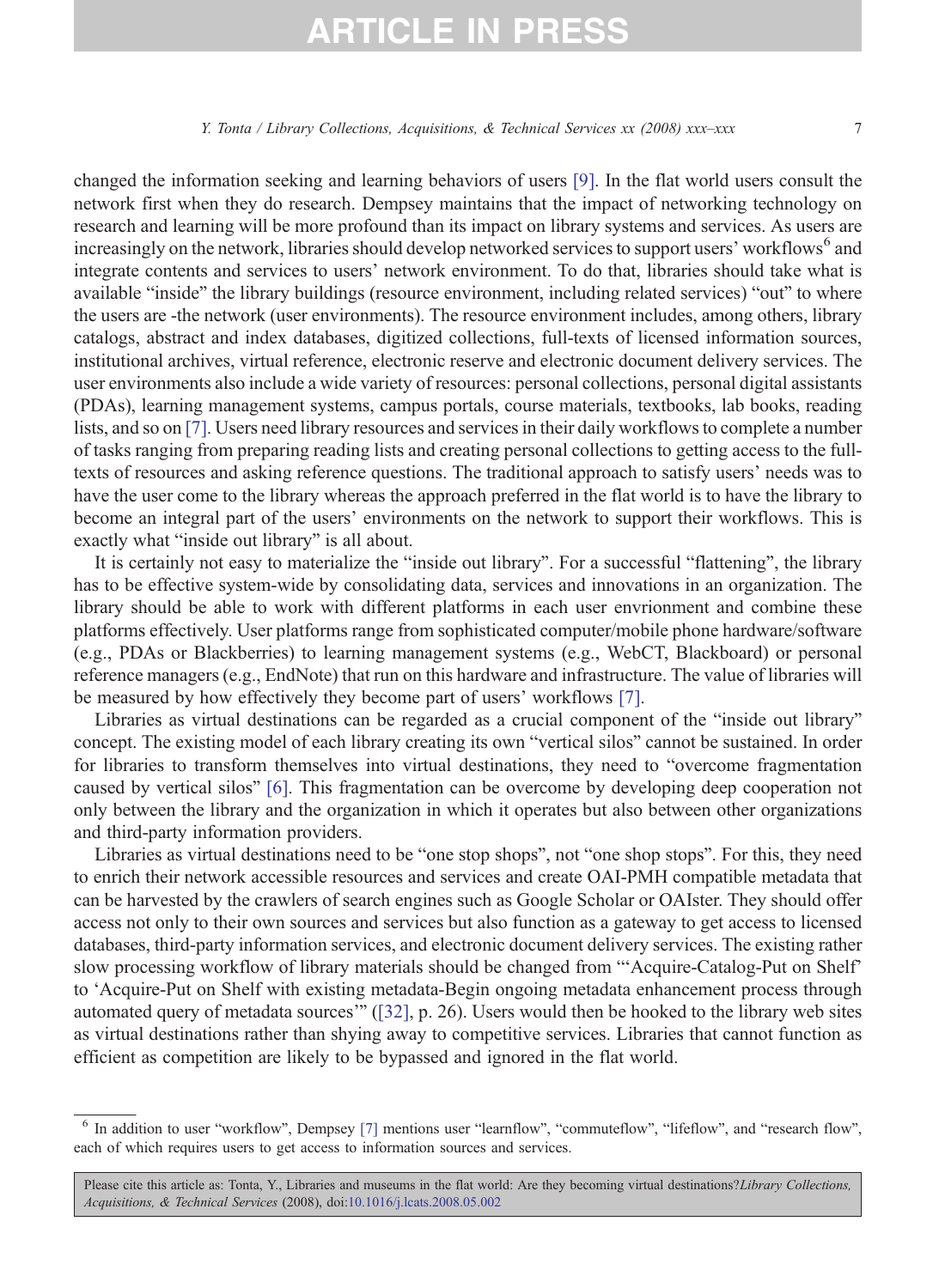8 Y. Tonta / Library Collections, Acquisitions, & Technical Services xx (2008) xxx–xxx

#### 7. Museums in the flat world

Libraries are important cultural heritage institutions in the world. So are museums. What is said above for libraries is valid to a great extent for museums as well (e.g., "inside out museums", "museums as virtual destinations"). Museums, too, are faced with several challenges in the flat world. The increasing amount of content which needs storage areas, fragile objects, geographically disperse museum buildings, travel costs, and natural hazards are among them [\[4\]](#page-12-0).

Museums wish to make users aware of what they own in the sense that libraries do by turning their insides out. Using OAI-PMH protocol mentioned earlier, several museums made their metadata of cultural heritage information resources harvestable by search engines[\[28\]](#page-13-0). Virtual museums "allow the user to experience the content of the museum virtually, i.e., in a place or time physically separate from the museum…by digitizing the content of the museum." This will allow the user "to view or study any part of the museum content at any time, from any place [\[12\].](#page-12-0) The Virtual Museum of Canada ([www.virtualmuseum.ca\)](http://www.virtualmuseum.ca) and the Online Archive of California ([www.oac.cdlib.org](http://www.oac.cdlib.org)) can be given as examples of virtual museums offering hundreds of thousands of images and interactive games, and hosting virtual exhibitions.

Digitization poses more questions for museums than it does for libraries and archives. While libraries preserve primarily the printed and graphic materials for future generations, museums collect 2D and 3D objects with scientific, artistic, architectural and cultural value. Scientific and cultural heritage materials preserved by libraries usually have more than one copy distributed worldwide through different libraries. Yet, museums usually deal with unique objects including 3D ones (e.g., pictures, sculptures, installations, and so on). They host not only individual museum pieces but also one-off exhibitions which may never be displayed again. There are also archeological sites, buildings, crafts and customs that need to be preserved as part of cultural heritage.

How could museums preserve such exhibitions, sites and artifacts? Hemminger, Bolas and Schiff [\[12\]](#page-12-0) developed a methodology to capture "a record of an exhibit for archival purposes and for communication between curators, and for the design of virtual (never physically implemented) exhibits and pieces based on actual pieces and settings". Digitization of the exhibition is one way to do that. Even though the objects may not be preserved, a digital record of the exhibition can at least be preserved. This record can contain the digitized copies of 2D and 3D objects placed on the museum walls or floors.

Digitizing 2D and 3D objects and distributing them over the network is a more challenging endeavor. Think of a sculpture, say, Michelangelo's David. Digitizing its 3D representation takes about 500GB storage space and requires special software to view [\[12\].](#page-12-0) Supposing that all the copyright and distribution issues are resolved, it is currently difficult with limited bandwidth to deposit its digital copy and make it available over the network. Nonetheless, some encouraging digitization initiatives have been carried out. The web site of the Digital Archive Network for Anthropology and World Heritage (dana-wh.net) is "dedicated to the access, presentation, and preservation of material objects that represent human cultural and biological heritage worldwide." It is a network of a distributed, interoperable databases including not only descriptions but also 2D images of artifacts and fossils as well as 3D models thereof. "The 3D models are digital surrogates of actual specimens that can be manipulated and viewed from all angles, and are sufficiently precise to allow for a wide range of detailed measurements and analyses." Special software (Java3D) is needed to view 3D models of fossils and artifacts.<sup>7</sup>

The quotes come from the web site of DANA-WH [\(www.dana-wh.net](http://www.dana-wh.net)). For a more detailed account of DANA, see [\[4\]](#page-12-0).

Please cite this article as: Tonta, Y., Libraries and museums in the flat world: Are they becoming virtual destinations?*Library Collections*, Acquisitions, & Technical Services (2008), doi:[10.1016/j.lcats.2008.05.002](http://dx.doi.org/10.1016/j.lcats.2008.05.002)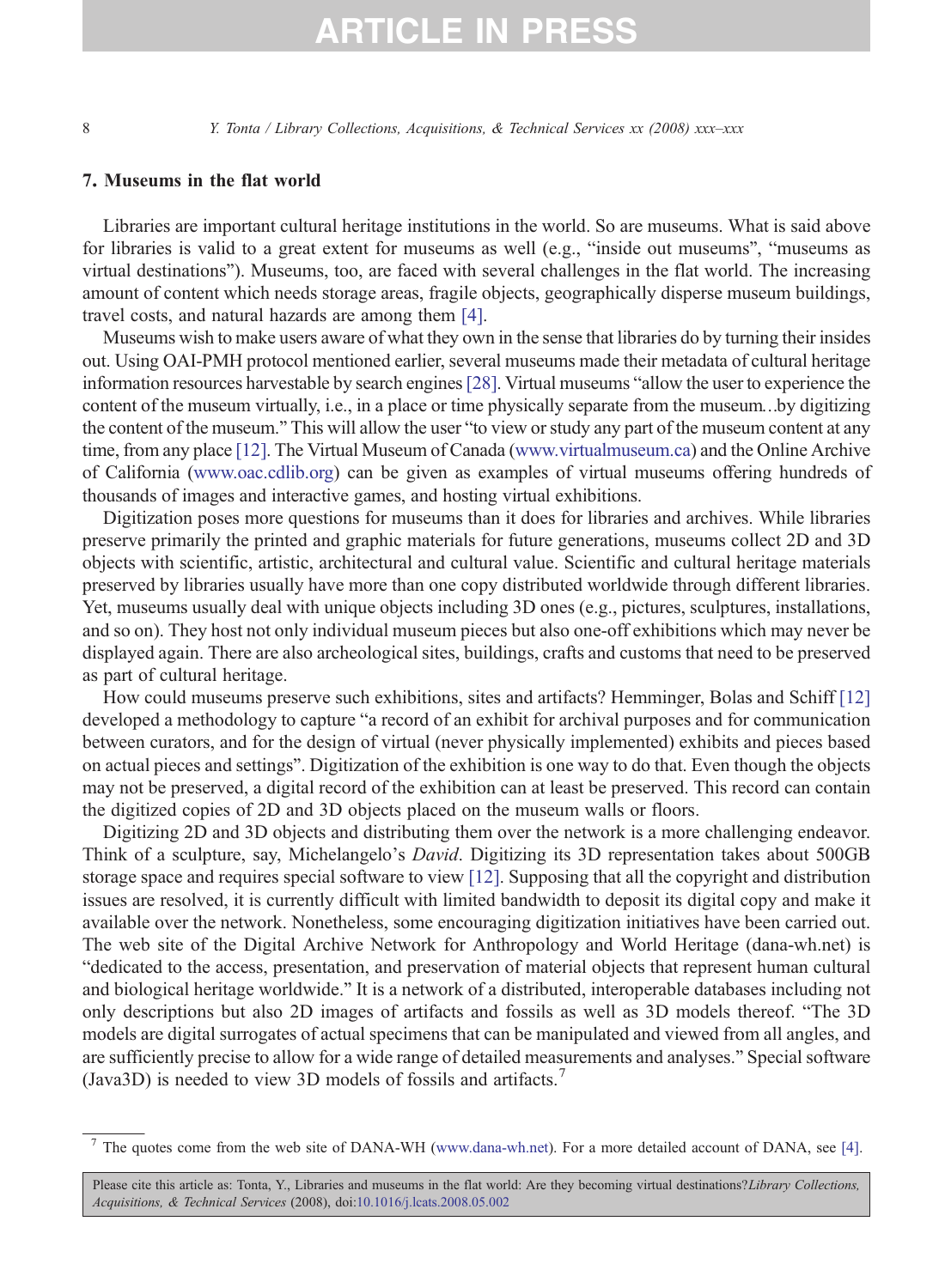Museum objects have two distinct types of users: general public and the researchers. The digitization requirements are quite different for the two types of users. While general public may be satisfied with a digital replica of a certain picture or sculpture, a researcher may wish to review it more closely, measure it, be able to view it from different angles, and so on. Lynch [\[20\]](#page-13-0) points out that those who digitize the cultural heritage objects (e.g., researchers) usually have very little contact with those who use them for educational purposes (e.g., curators, museologists, etc.).

#### 8. Preservation of, and access to, the cultural heritage in the flat world

Intellectual and artistic works, performances, and other creative productions of human beings – which can be defined as culture – get forgotten as time passes, unless they are recorded. Recorded objects have longer lives but they "inevitably decay" [\[19\]](#page-12-0). As Clark et al. [\[4\]](#page-12-0) emphasizes, "[a]ccess to, and preservation of, the physical remains of human cultural and biological heritage are essential for an informed society." As a society we are "becoming increasingly dependent on digital artifacts to represent our cultural and artistic heritage" [\[26\]](#page-13-0).

As the examples given earlier show, information and communication technologies (ICT) along with distributed databases provided an opportunity to open up the contents of libraries, archives and museums containing cultural heritage materials. Several nations as well as non-profit and for-profit institutions invested considerable amount of money to provide access to such repositories through the Web. Zorich [\[34\]](#page-13-0) reviewed the issues in relation to the sustainability of digitial cultural heritage initiatives in the United States. The US Congress set aside some 100 million dollars in the year 2000 and designated the Library of Congress to develop a program to preserve digital information for future generations. The US-based National Initiative for Networked Cultural Heritage (NINCH) produced a "Guide to Good Practice in the Digital Representation and Management of Cultural Heritage Materials". <sup>8</sup> In 2003, UNESCO adopted a charter on the preservation of digital heritage  $(10)$ , p. 16–17).

#### 9. "Born digital"

Preserving "born digital" scientific and cultural heritage materials is also a challenge. A study conducted a few years ago by two professors at the University of California at Berkeley estimated that some 5 exabytes<sup>9</sup> (approximately  $10^{18}$  bytes) of new information was produced in 2002. An overwhelming percentage (92%) of this new information was stored on magnetic media. In a different study carried out by IDC, the "sizing of the digital universe–information that is either created or captured in digital form and then replicated in 2006" was estimated as 161 exabytes and a six-fold growth was forecast in 4 years, thereby bringing the total close to 1000 exabytes by the year 2010 [\(\[13\]](#page-12-0), p. 3). This incredible growth "raises the question as to whether it possible or worthwhile to preserve it all", even digitally,<sup>10</sup> not to mention "who decides and who is responsible for preserving what and in what way?" [\(\[10\]](#page-12-0), p. 15).

The financial, organizational, technical and legal challenges that we mentioned earlier for the digitization of traditional materials are valid for the preservation of digital materials as well. For instance, "the real costs of long-term preservation of digital information are not clear" [\(\[10\],](#page-12-0) p. 18). Technically, born-

<sup>&</sup>lt;sup>8</sup> The Guide is available at [http://www.ninch.org/programs/practice/.](http://www.ninch.org/programs/practice/)<br><sup>9</sup> For more information on "exabyte" (EB), see <http://en.wikipedia.org/wiki/Exabyte>.<br><sup>10</sup> For a thoughtful piece on the preservation of digital infor

Please cite this article as: Tonta, Y., Libraries and museums in the flat world: Are they becoming virtual destinations?*Library Collections*, Acquisitions, & Technical Services (2008), doi:[10.1016/j.lcats.2008.05.002](http://dx.doi.org/10.1016/j.lcats.2008.05.002)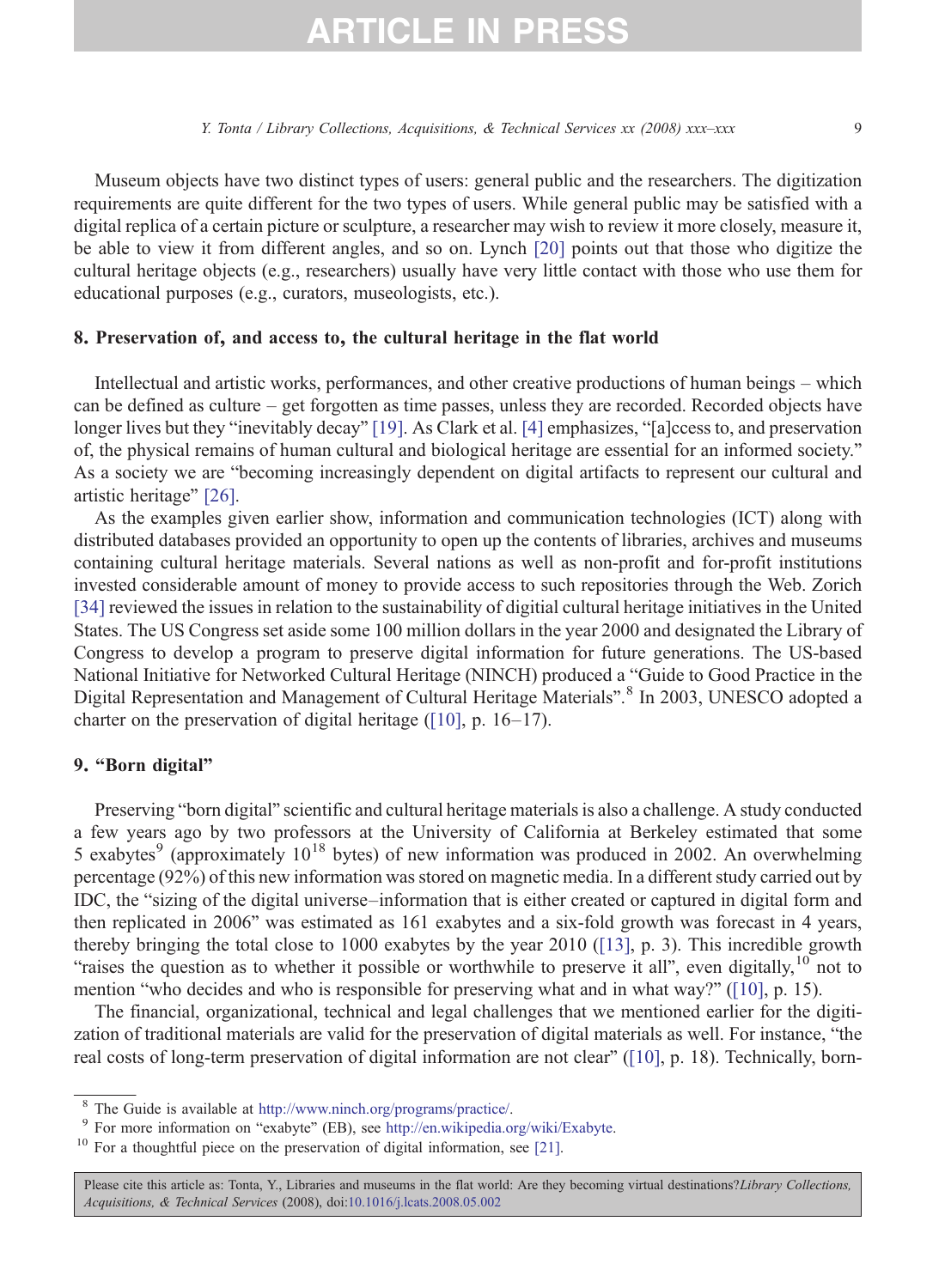digital cultural heritage objects are dynamic and intelligent, which requires more sophisticated preservation methods to accommodate changes introduced later to the objects [\(\[10\]](#page-12-0), p. 19). Since the preservation of born-digital objects depends on copying and migration, issues of intellectual property rights (IPR) (e.g., orphan works) need to be tackled ([\[10\],](#page-12-0) p. 19).

Preservation of digitial information is a challenging task and it has been discussed in the literature for more than a decade along with its implications for the preservation of cultural heritage objects [\[25,27\]](#page-13-0). While it is easier to copy, distribute, process, revise, and improve born-digital objects, the relatively short life of most digital objects has made the preservation issue much more difficult than that of traditional ones. Digital artifacts have more to offer than traditional ones (e.g., multimedia components, interactivity, continuously updated links to other digital artifacts, and so on). Yet, the media on which digital artifacts are recorded as well as the software that runs the media can become obsolete in a short period of time, thereby making information inaccessible [\[26\]](#page-13-0). Rothenberg [\[26\]](#page-13-0) refers to this dilemma as: "Digital information lasts forever — or 5 years, whichever comes first".

Museums, for example, deal not only with the digitization of cultural objects that reflect the past and make them available over the network, but also they have to deal with the digitization of cultural objects that are "born digital" that reflect the present, and to preserve them in perpetuity. Simulation software such as SimCity, virtual communities on the Web, and the World Wide Web itself can be given as examples. Copying, distributing and processing present-day born-digital cultural heritage "objects" is easier. Yet, preserving the born-digital cultural heritage, especially the intelligent objects such as dynamic web pages, can be difficult to preserve for future generations [\[20\].](#page-13-0)

The Internet is currently the largest digital information "repository", containing exabytes of digital information ranging from simple textual documents to dynamic multimedia objects (e.g., pictures, sound files, movies, interactive games, 3D cultural heritage objects). Kahle [\[14\]](#page-12-0) attempted to "preserve the Internet" and developed the largest database in the world: the Internet Archive (the so called Wayback Machine) [\(www.archive.org\)](http://www.archive.org). Built by Alexa Internet [\(www.alexa.com](http://www.alexa.com)), the Internet Archive currently has 85 billion web pages indexed.<sup>11</sup> Alexa Web Search Platform (websearch.alexa.com), released in December 2005, is "one of the largest and most complete repositories of Web content ever assembled". Alexa crawlers take snapshots of the Web regularly (daily for the popular Web content, every 2 months for a broad cross-section of the Web), each crawl consisting of 1.6 Terabytes of Web content spanning 4.5 billion pages from over 16 million sites.<sup>12</sup> Alexa crawlers also record data regularly on the infamous "404 not found" pages, and it appears that terabytes of digital information get lost continuously [\[19\].](#page-12-0)

Several methods have been suggested in the past to deal with the preservation of digital information, ranging from digital archeology to copying or migrating contents of the old media onto newer ones, from emulation to making multiple copies of the same object available on the distributed network (e.g., LOCKSS) to time capsule technologies. It is not clear yet if these methods would be a panacea to the longterm preservation of digital information. While new methods and techniques have been contemplated to tackle the long-term preservation issue, there is no doubt that some digital information including digital cultural heritage objects that are available through the Internet have to be preserved for posterity. Unless we develop satisfactory methods to solve the long-term preservation of all kinds of digital information, libraries, archives and museums cannot become truly virtual destinations and function in the flat world.

<sup>&</sup>lt;sup>11</sup> <http://www.archive.org/web/web.php>.<br><sup>12</sup> [http://www.alexa.com/site/company/technology.](http://www.alexa.com/site/company/technology)

Please cite this article as: Tonta, Y., Libraries and museums in the flat world: Are they becoming virtual destinations?*Library Collections*, Acquisitions, & Technical Services (2008), doi:[10.1016/j.lcats.2008.05.002](http://dx.doi.org/10.1016/j.lcats.2008.05.002)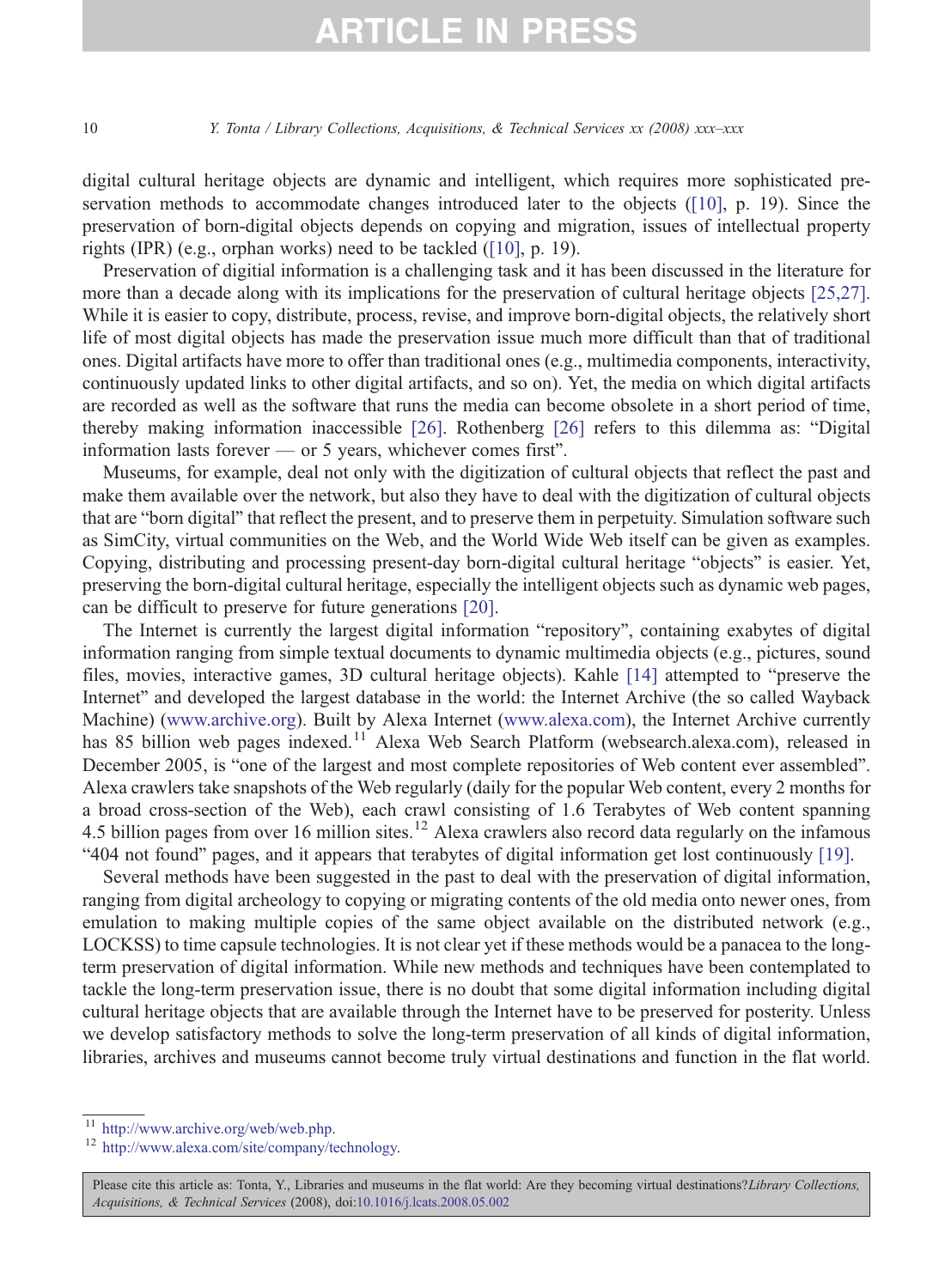The loss of precious digital information and digital cultural heritage resources may well trigger the beginning of what is called "the digital dark age" [\[16,2\]](#page-12-0).

### 10. Digitization of cultural heritage in Europe

Europe has been active in the digitization of cultural heritage resources as they are seen as having "fundamental value for Europe's present and future". Digital cultural heritage resources comprise both digital substitutes of original objects and born-digital objects existing only in digital form. The European Union (EU) supported several digitization projects under its Information Society Technologies (IST) programme. DIGICULT (Digital Heritage and Cultural Content Programme of the European Commission) has been running as a thematic priority area in both the 5th and 6th Framework Programmes for Research and Technological Development (1998–2006).<sup>13</sup> A number of European-wide projects such as CALIMERA (Cultural Applications: Local Institutions Mediating Electronic Resources), COINE (Cultural Objects in Networked Environments), ERPANET (Electronic Resources Preservation and Access Network), and NEDLIB (Networked European Digital Library) have been introduced to preserve cultural heritage and make it available over the network. More recently, the European Commission (EC) has announced its "i2010: Digital Libraries Initiative" with the motto of "Europe's Cultural and Scientific Heritage at a Click of a Mouse". "The essence of the initiative lies in the online availability of the heritage…[It] aims at making Europe's diverse cultural and scientific heritage…easier and more interesting to use online for work, leisure and/or study". 14

Digitization of cultural heritage resources is also at the forefront of the 7th Framework Programme. EC has recently (24 August 2006) adopted a "Recommendation on the Digitisation and Online Accessibility of Cultural Material and Digital Preservation"<sup>15</sup> in which Commission urges Member States to tackle three main areas: 1) Digitization of content by setting up large scale digitization facilities; 2) Online accessibility by promoting the development of the European Digital Library as the multilingual access point to Europe's cultural heritage; and 3) Digital preservation by establishing national strategies and plans for the long-term preservation of and access to digital material<sup>16</sup>.

Prepared as an annex to the EC's Communication "i2010: Digitial Libraries", a staff working document explains why the European Commission concentrates on the digitization of cultural heritage resources [\[10\].](#page-12-0) Members of Union spent more than 14 billion Euro for libraries, archives and museums as cultural heritage organizations. Content industries constitute 5% of Europe's GDP. Cultural heritage institutions give more to library users and to the society in general than what they get as government funding. "Digitization of the content resources held by libraries, archives and museums, and making them available electronically could considerably increase their economic impact." [\(\[10\]](#page-12-0), p. 4).

The working document also discusses the financial, organizational, technical and legal challenges that need to be tackled to streamline the digitization process. Digitization is expensive: it costs about 8–12 Euro to digitize a book. Establishing a Europe-wide "digitize once, distribute widely" policy that will guide the digitization initiatives in EU countries is quite challenging. Making digital copies is not enough to create a European Digital Library. Technical issues such as interoperability between libraries, metadata

<sup>&</sup>lt;sup>13</sup> See [http://cordis.europa.eu/ist/ka3/digicult/.](http://cordis.europa.eu/ist/ka3/digicult/)<br>
<sup>14</sup> [http://europa.eu.int/information\\_society/activities/digital\\_libraries/index\\_en.htm](http://europa.eu.int/information_society/activities/digital_libraries/index_en.htm).<br>
<sup>15</sup> http://ec.europa.eu/information\_society/newsroom/cf/itemdetail.cfm?item\_i

Please cite this article as: Tonta, Y., Libraries and museums in the flat world: Are they becoming virtual destinations?*Library Collections*, Acquisitions, & Technical Services (2008), doi:[10.1016/j.lcats.2008.05.002](http://dx.doi.org/10.1016/j.lcats.2008.05.002)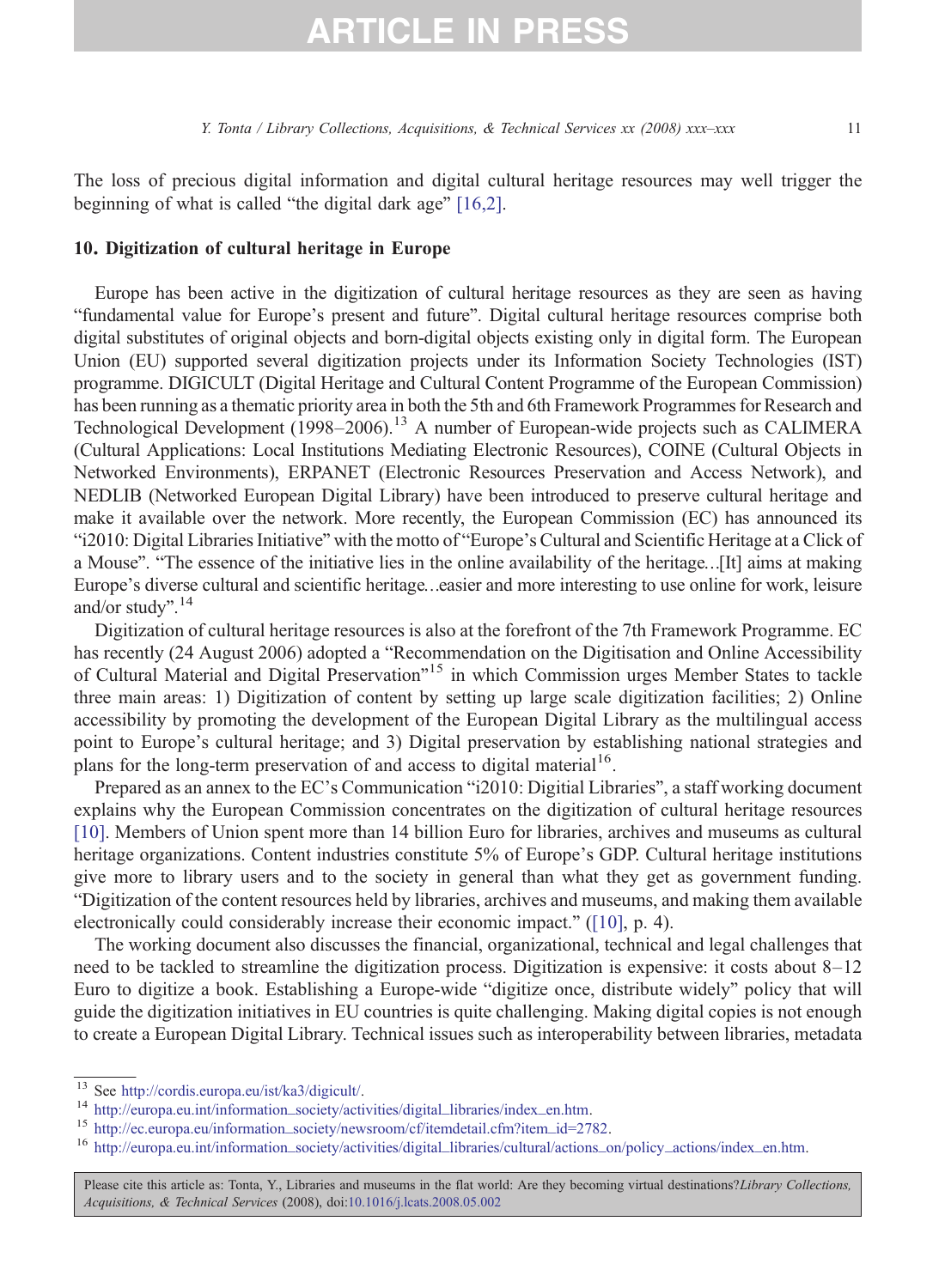12 Y. Tonta / Library Collections, Acquisitions, & Technical Services xx (2008) xxx–xxx

creation and developing search technologies need to be resolved [\[10\],](#page-12-0) p. 8). EU has spent some 50 million Euro between 2002 and 2005 for projects to tackle these issues (e.g., MINERVA<sup>17</sup>). The European Library Project covers 150 collections representing 11 million records and digitized objects and items ([\[10\],](#page-12-0) p. 10).

The working document approaches the digitization of cultural heritage materials from two fronts: digitization of past materials (analog) and present materials (born-digital materials). The former is called "a future for the past" while the latter "a future for the present" ( $[10]$ , p. 13–14). The challenges for the former are already mentioned above. Despite several ongoing digitization initiatives, it is estimated that only a small fraction (between 1% and 2%) of total collections in EU libraries, archives and museums have been digitized so far ([\[10\],](#page-12-0) p. 5). It is estimated that "the total cost of preserving the world's audiovisual archives by simple format transfer would be around 100 billion Euro" ([\[10\],](#page-12-0) p. 14).

As part of the i2010 policy, EC funded the Europeana ([www.europeana.eu](http://www.europeana.eu)) – Europe's digital library, museum and archive – under the eContentplus programme. The Europeana aims to provide online access to the digital content of European museums, libraries, archives and audio-visual collections and involves 90 representatives of European heritage and knowledge institutions including 20 national libraries. The prototype website will be launched in November 2008 "giving users direct access to some 2 million digital objects, including film material, photos, paintings, sounds, maps, manuscripts, books, newspapers and archival papers" through a multilingual user interface. The number of digital objects available through the Europeana portal will reach 6 million by the year  $2010$ .<sup>18</sup>

### 11. Conclusion

"What we find changes who we become" [\[22\].](#page-13-0) The main issue is centred on where we look at first for what we search. We are increasingly turning to the Web in the flat world to look for information or services. What we look for may be as varied as ordering a pizza to eat, an MP3 file of a song to listen to, the full-text of a novel or the video of a movie that we wish to download from Amazon to read/view, or a 3D model of Michelangelo's *David* to view and to do research on. Services offered by Google may give an idea as to the wide range of searches that users perform on the Web (e.g., Google Scholar, Images, Groups, Maps, News, Video, Earth, Book Search, Blog Search, Answers, Froogle, Fight, and many others).

What we find in libraries and museums changes who we become, too. Yet, these repositories are no longer the first stops of users when searching for information, even though they may still offer the best and most authoritative resources and services. Almost 90% of users consult search engines first. Users still stop by because the overwhelming majority of traditional sources such as books, local collections and cultural heritage resources are not on the Web yet and they can be found only in libraries and museums. But this might change soon. Library and museum resources and services need to be conveniently available on the network.

To conclude, then, in order for libraries and museums to become indispensable virtual destinations in the vast digital information landscape, they must move their resources and services to the network as quickly as possible and restructure themselves accordingly. They should strive to play an important role in users' increasingly networked work, learning, and living environments and compete with other web-

<sup>&</sup>lt;sup>17</sup> For more information on MINERVA (Ministerial Network for Valorising Activities in Digitisation), see [http://www.](http://www.minervaeurope.org/) [minervaeurope.org/](http://www.minervaeurope.org/).<br><sup>18</sup> Information in this paragraph comes from the Europeana website [\(http://www.europeana.eu](http://www.europeana.eu)).

Please cite this article as: Tonta, Y., Libraries and museums in the flat world: Are they becoming virtual destinations?*Library Collections*, Acquisitions, & Technical Services (2008), doi:[10.1016/j.lcats.2008.05.002](http://dx.doi.org/10.1016/j.lcats.2008.05.002)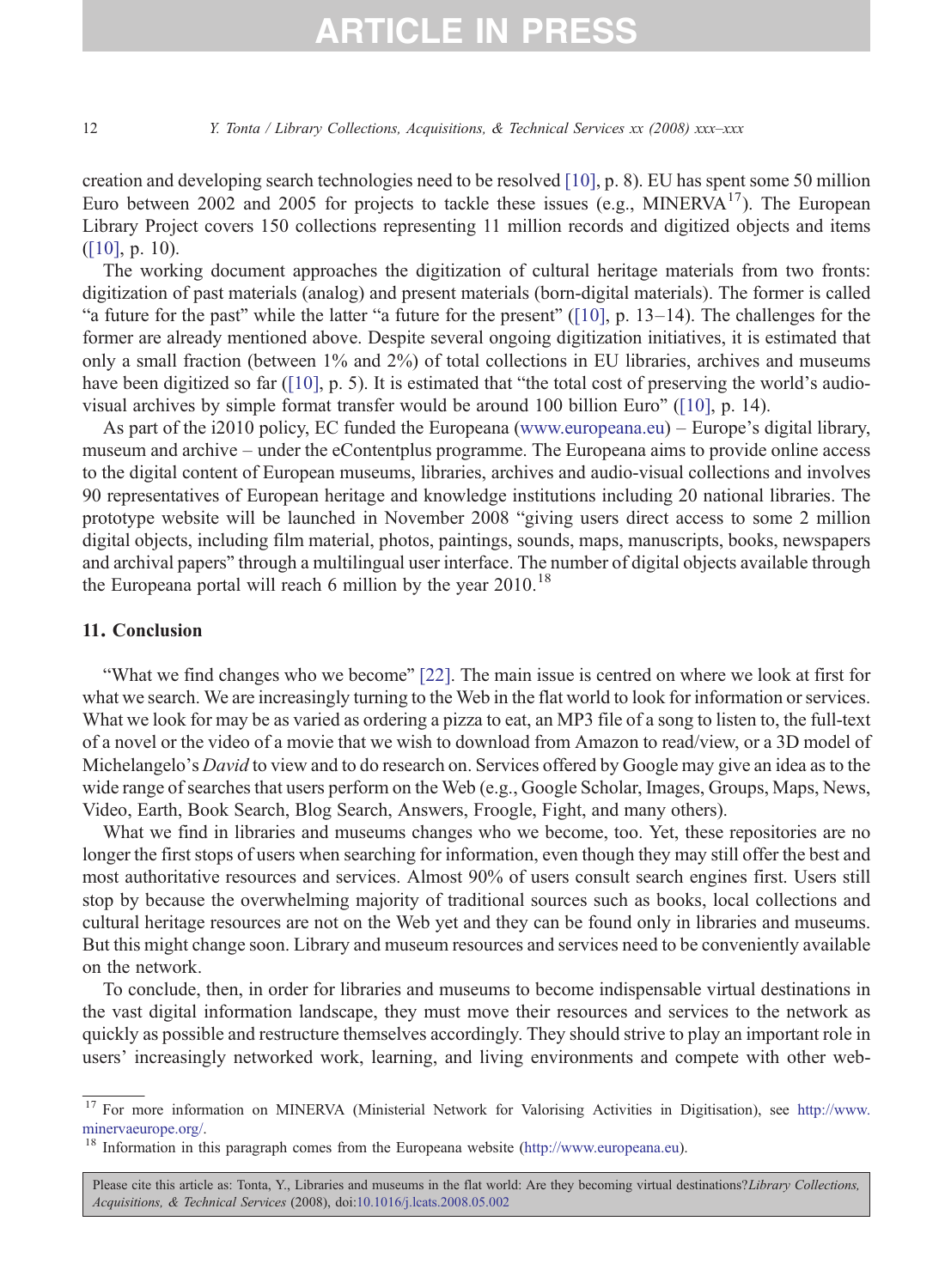Y. Tonta / Library Collections, Acquisitions, & Technical Services xx (2008) xxx–xxx 13

<span id="page-12-0"></span>based services. The issue of long-term preservation of digital information needs to be tackled. This appears to be the "sine qua non" of the survival of libraries and museums in the flat world.

#### Acknowledgments

I am grateful to Professor Mícheál Mac an Airchinnigh, Trinity College, University of Dublin, for his meticulous reading of an earlier draft of this paper, and thankfully acknowledge the comments of the two anonymous reviewers.

#### References

- [1] Apps, A., & MacIntyre, R. (2006). Why OpenURL? D-Lib Magazine, 12(5). (Online). Retrieved, 3 May 2008, from [www.dlib.org/dlib/](http://www.dlib.org/dlib/may06/apps/05apps.html) [may06/apps/05apps.html.](http://www.dlib.org/dlib/may06/apps/05apps.html)
- [2] Bergeron, B. (2002). Dark Ages II: When the digital data die. Upper Saddle River, N.J: Prentice Hall.
- [3] Calhoun, K. (2006). The changing nature of the catalog and its integration with other discovery tools. (Final report prepared for the Library of Congress. March 17, 2006). Retrieved, 3 May 2008, from [www.loc.gov/catdir/calhoun-report-final.pdf](http://www.loc.gov/catdir/calhoun-report-final.pdf).
- [4] Clark, J. T., Slator, B. M., Perrizo, W., Landrum III, J. E., Frovarp, R., Bergstrom, A., Ramaswamy, S., & Jockcheck, W. (2002). Digital archive network for anthropology. Journal of Digital Information, 2 (4) #107. (Online) Retrieved, 3 May 2008, from [http://jodi.tamu.edu/](http://jodi.tamu.edu/Articles/v02/i04/Clark/) [Articles/v02/i04/Clark/](http://jodi.tamu.edu/Articles/v02/i04/Clark/)
- [5] De Groote, S. L., Hitchcock, K., & McGowan, R. (2007). Trends in reference usage statistics in an health sciences library. Journal of the Medical Library Association, 95 (1), 23–30.
- [6] Dempsey, L. (2005, July 5). The inside out library: libraries in the age of Amazoogle. (presentation slides). LIBER 34th Annual Conference: Pre-conference on 'Converging and Dissolving the University Library'. 5 July 2005. The Netherlands: University Library of Groningen (Online). Retrieved, 3 May 2008, from [www.oclc.org/research/presentations/dempsey/liber.ppt.](http://www.oclc.org/research/presentations/dempsey/liber.ppt)
- [7] Dempsey, L. (2005, October 19). The Library and the network: flattening the library and turning it inside out. (presentation slides). Access 2005 Conference, 19 October 2005. Edmonton, Alberta, Canada, (Online). Retrieved, 3 May 2008, from [http://www.oclc.org/research/](http://www.oclc.org/research/presentations/dempsey/edmonton.ppt) [presentations/dempsey/edmonton.ppt](http://www.oclc.org/research/presentations/dempsey/edmonton.ppt)
- [8] Dempsey, L. (2006a, July). The library catalogue in the new discovery environment: Some thoughts. Ariadne, No. 48. (Online). Retrieved, 3 May 2008, from <http://www.ariadne.ac.uk/issue48/dempsey/>
- [9] Dempsey, L. (2006b, February). The (digital) library environment: Ten years after. Ariadne, No. 46. (Online). Retrieved, 3 May 2008, from <http://www.ariadne.ac.uk/issue46/dempsey/intro.html>
- [10] European Commission (2005). Staff working document. Annex to the Communication from the Commission "i2010: Digital Libraries." COM(2005) 465. Retrieved, 3 May 2008, from [http://europa.eu.int/information\\_society/activities/digital\\_libraries/doc/communication/](http://europa.eu.int/information_society/activities/digital_libraries/doc/communication/annex1_en.pdf) [annex1\\_en.pdf](http://europa.eu.int/information_society/activities/digital_libraries/doc/communication/annex1_en.pdf)
- [11] Friedman, T. L. (2005). The world is flat: A brief history of the globalized world in the 21st century. London: Penguin Group.
- [12] Hemminger, B., Bolas, G., & Schiff, D. (2005). Capturing content for virtual museums: from pieces to exhibits. Journal of Digital Information, 6 (1) Article No. 313. (Online). Retrieved, 3 May 2008, from <http://jodi.tamu.edu/Articles/v06/i01/Hemminger/>
- [13] IDC (2007, March). The expanding digital universe: a forecast of worldwide information growth through 2010. *(An IDC white paper sponsored*) by EMC). (Online). Retrieved, 3 May 2008, from <http://www.emc.com/collateral/analyst-reports/expanding-digital-idc-white-paper.pdf>
- [14] Kahle, B. (1997, March). Preserving the Internet. Scientific American, 276 (3), 82-83.
- [15] Kohl, D. (2006). Where's the library? (Editorial). The Journal of Academic Librarianship, 32 (2), 117–118.
- [16] Kuny, T. (1997). A Digital Dark Ages? Challenges in the presevation of electronic information. Paper presented at 63rd IFLA General Conference and Council Copenhagen, Denmark, 31 August - 5 September 1997. (Online). Retrieved, 3 May 2008, from [http://www.ifla.](http://www.ifla.org/IV/ifla63/63kuny1.pdf) [org/IV/ifla63/63kuny1.pdf](http://www.ifla.org/IV/ifla63/63kuny1.pdf)
- [17] Kyrillidou, M. & Young, M. (Eds.). (2005). ARL statistics 2003-04: A compilation of statistics from the one hundred and twenty three members of the Association of Research Libraries. Washington, D.C.: ARL. (Online). Retrieved, 3 May 2008, from [http://www.arl.org/](http://www.arl.org/bm~doc/arlstat04.pdf) [bm~doc/arlstat04.pdf](http://www.arl.org/bm~doc/arlstat04.pdf)
- [18] Kyrillidou, M. & Young, M. (Eds.). (2004). ARL statistics 2002-03: A compilation of statistics from the one hundred and twenty three members of the Association of Research Libraries. Washington, D.C.: ARL. (Online). Retrieved, 3 May 2008, from [http://www.arl.org/](http://www.arl.org/bm~doc/arlstat03.pdf) [bm~doc/arlstat03.pdf](http://www.arl.org/bm~doc/arlstat03.pdf)
- [19] Lyman, P., & Kahle, B. (1998 July/August). Archiving digital cultural artifacts: Organizing an agenda for action. *D-Lib Magazine*, 4 (Online). Retrieved, 3 May 2008, from <http://www.dlib.org/dlib/july98/07lyman.html>